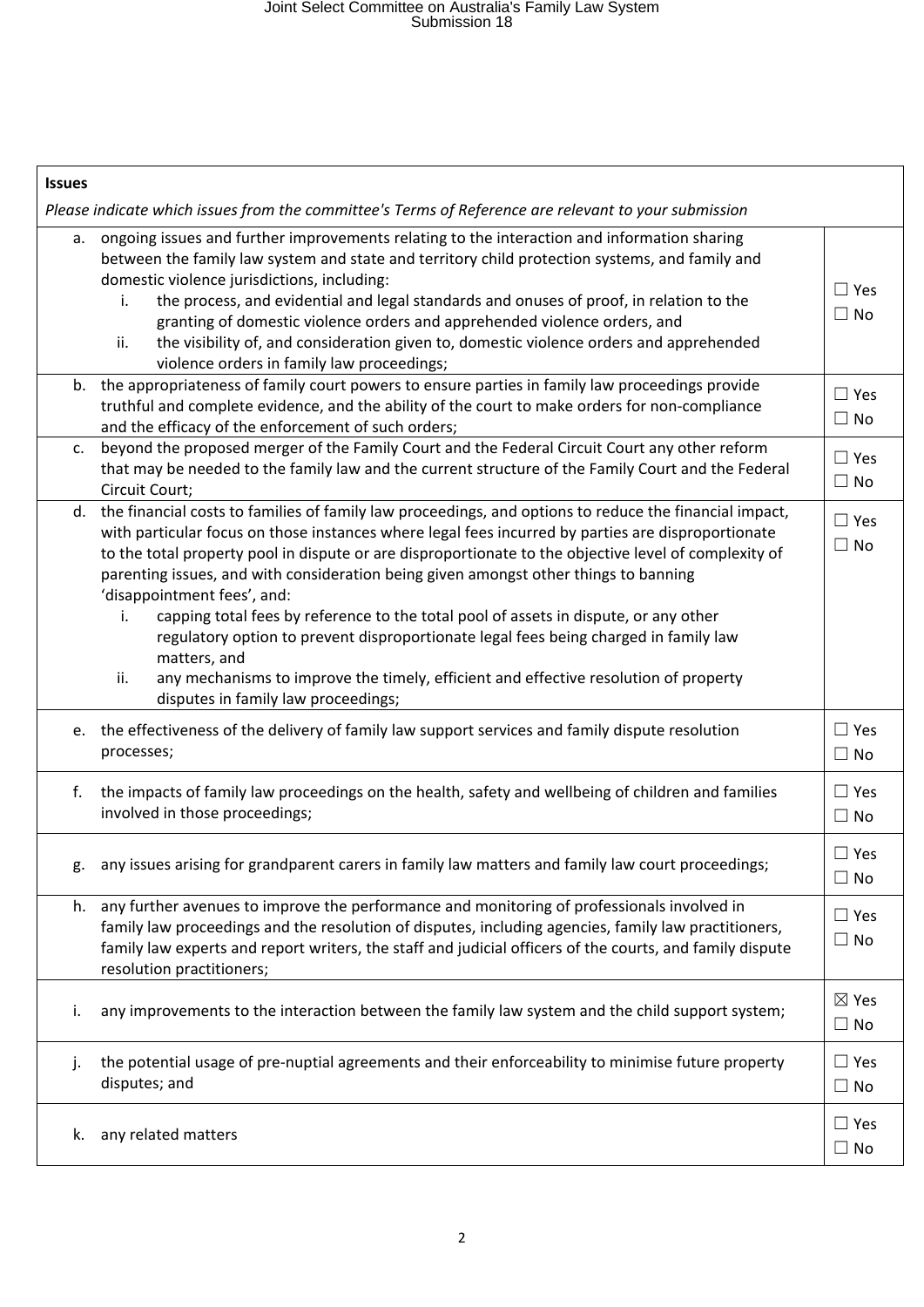## **What Australia's child support expert says**

It seems that I might be Australia's leading expert on Issue (i): any improvements to the interaction between the family law system and the child support system.

I manage a popular forum (childsupportaustralia.com/csa-complaints-forum) where people write in with their child support and family law problems. I respond to most participants with individual comments and advice. The forum is wide-ranging and includes all different types of child support payers and recipients, as well as many partners.

It's worthwhile noting that I am a former policy strategist and advisor with the Australian Government. The purpose of this submission is to offer the Committee Secretariat and the Committee the same sort of high-level policy advice that I used to provide to Cabinet Ministers and the Prime Minister in Cabinet Briefs.

This contribution is based not just on personal experience but also on the experiences of hundreds of other people. Crucially, it is also informed by extensive policy research and analysis.

## **Reforming child support**

You could almost guarantee the success of the Inquiry if the Secretariat and the Committee can be receptive and responsive to this submission. It points to genuine reform solutions that could help many Australian parents and children.

The submission is about reforming the child support system. You may be surprised at how easily major reforms could be achieved. The Inquiry provides an opportunity to really get the ball rolling on improving child support and, through this, getting better family law results.

Please go to childsupportaustralia.com and view the video at the top of the home page. As the page states, "We challenge you to watch the video and not conclude by the end of it that the formula should be changed!" Fixing the child support formula is not the only reform canvassed.

## **Why child support reform matters**

I've helped managed a major Australian Government review in the past. When, during the Inquiry, everyone starts scratching around for good policy ideas, please hold this submission up. It would be surprising if you have many better ideas in front of you. It should be remembered that the Australian Government has full control of the child support system. That can't really be said for family law, where reform looks difficult.

And I think the link between child support and family law is underplayed in the Inquiry Terms of Reference. Beneath most family law disputes on parenting matters, there are dark financial incentives at work that come from the child support system.

## **Reform proposals**

Please see this video for a clear explanation of what this submission is proposing:

#### https://www.youtube.com/watch?v=nZWGPtP-pgM

The proposals are to: (a) introduce the "Extra Care" child support formula (b) only recognise care levels that are above those given by a parenting order if the applicant can demonstrate that the other parent is refusing to provide care and (c) have automatic income settings for parents who are not providing appropriate income information.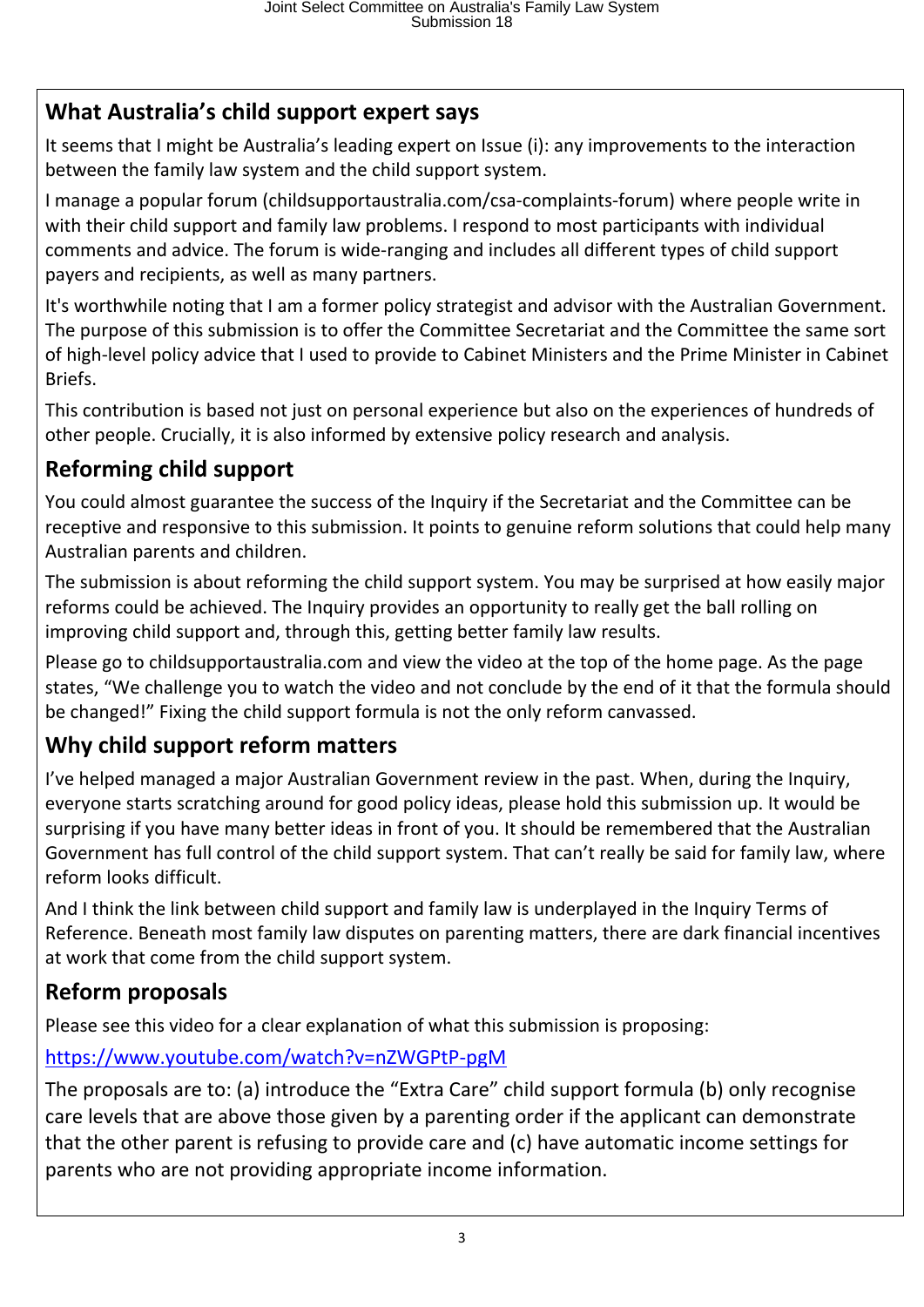# Joint Select Committee on Australia's Family Law System Submission 18

| <b>Proposed solutions</b> |                                                                                                                                                                                                                                                                                                                                                                                                                                                                                                                                                                                                                                                                                                                                                                                    |  |
|---------------------------|------------------------------------------------------------------------------------------------------------------------------------------------------------------------------------------------------------------------------------------------------------------------------------------------------------------------------------------------------------------------------------------------------------------------------------------------------------------------------------------------------------------------------------------------------------------------------------------------------------------------------------------------------------------------------------------------------------------------------------------------------------------------------------|--|
|                           | Please indicate any proposed solutions you may have that correspond to the committee's Terms of Reference                                                                                                                                                                                                                                                                                                                                                                                                                                                                                                                                                                                                                                                                          |  |
| а.                        | ongoing issues and further improvements relating to the interaction and information sharing between the<br>family law system and state and territory child protection systems, and family and domestic violence<br>jurisdictions, including:<br>the process, and evidential and legal standards and onuses of proof, in relation to the granting of<br>i.<br>domestic violence orders and apprehended violence orders, and<br>the visibility of, and consideration given to, domestic violence orders and apprehended violence orders<br>ii.<br>in family law proceedings;                                                                                                                                                                                                         |  |
| b.                        | the appropriateness of family court powers to ensure parties in family law proceedings provide truthful and<br>complete evidence, and the ability of the court to make orders for non-compliance and the efficacy of the<br>enforcement of such orders;                                                                                                                                                                                                                                                                                                                                                                                                                                                                                                                            |  |
| $\mathcal{C}$ .           | beyond the proposed merger of the Family Court and the Federal Circuit Court any other reform that may be<br>needed to the family law and the current structure of the Family Court and the Federal Circuit Court;                                                                                                                                                                                                                                                                                                                                                                                                                                                                                                                                                                 |  |
|                           |                                                                                                                                                                                                                                                                                                                                                                                                                                                                                                                                                                                                                                                                                                                                                                                    |  |
| d.                        | the financial costs to families of family law proceedings, and options to reduce the financial impact, with<br>particular focus on those instances where legal fees incurred by parties are disproportionate to the total<br>property pool in dispute or are disproportionate to the objective level of complexity of parenting issues, and<br>with consideration being given amongst other things to banning 'disappointment fees', and:<br>capping total fees by reference to the total pool of assets in dispute, or any other regulatory option to<br>i.<br>prevent disproportionate legal fees being charged in family law matters, and<br>any mechanisms to improve the timely, efficient and effective resolution of property disputes in family<br>ii.<br>law proceedings; |  |
|                           | e. the effectiveness of the delivery of family law support services and family dispute resolution processes;                                                                                                                                                                                                                                                                                                                                                                                                                                                                                                                                                                                                                                                                       |  |
|                           |                                                                                                                                                                                                                                                                                                                                                                                                                                                                                                                                                                                                                                                                                                                                                                                    |  |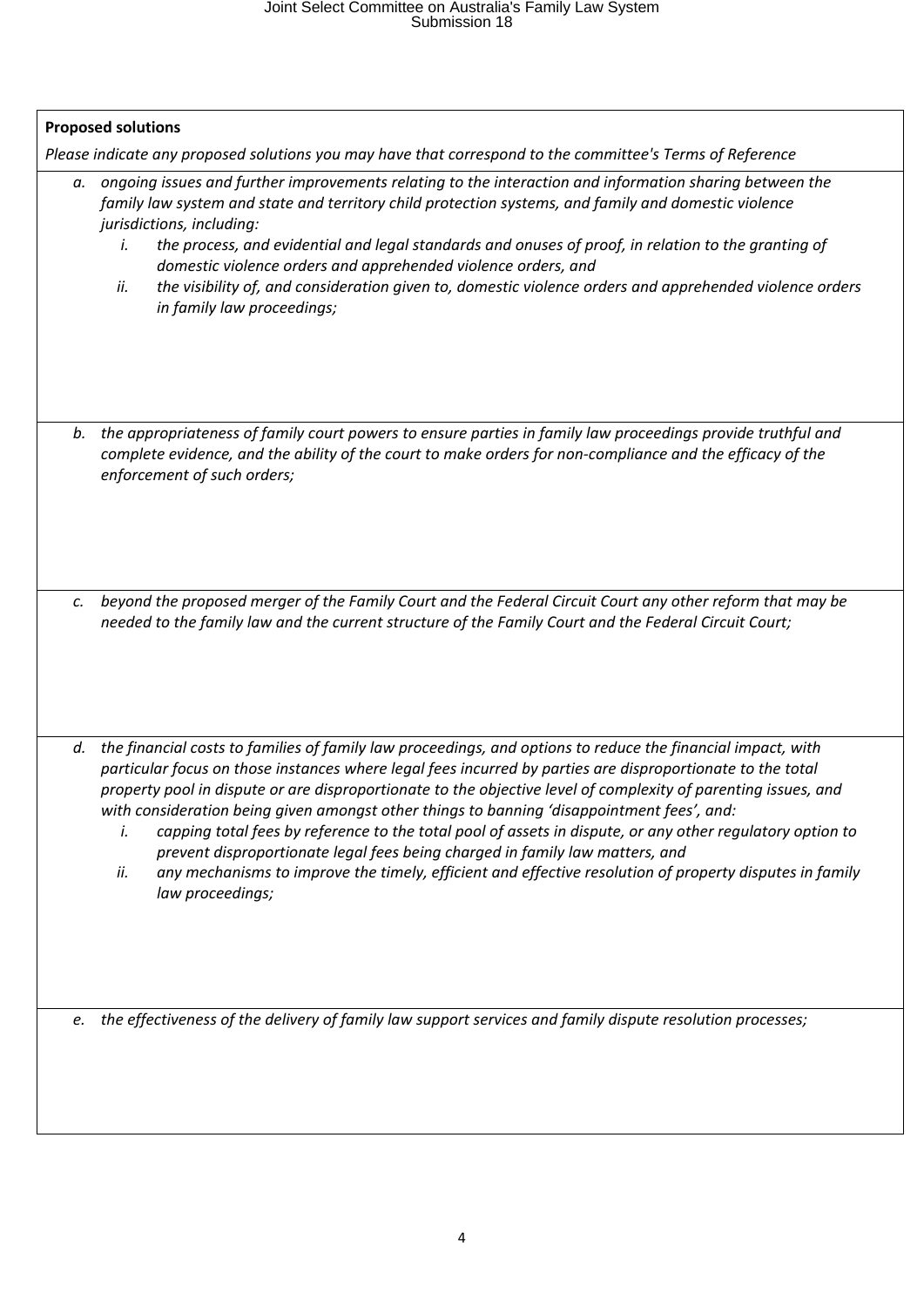f. the impacts of family law proceedings on the health, safety and wellbeing of children and families involved in *those proceedings;*

*g. any issues arising for grandparent carers in family law matters and family law court proceedings;*

*h. any further avenues to improve the performance and monitoring of professionals involved in family law proceedings and the resolution of disputes, including agencies, family law practitioners, family law experts and report writers, the staff and judicial officers of the courts, and family dispute resolution practitioners;*

*i. any improvements to the interaction between the family law system and the child support system;*

See https://childsupportaustralia.com/

The child support policy proposals are detailed on the webpage and in the video embedded on the page. These include (a) introducing the "Extra Care" child support formula (b) only recognising care levels that are above those given by a parenting order if the applicant can demonstrate that the other parent is refusing to provide care and (c) having automatic income settings for parents who are not providing appropriate income information.

## **Child support: the key reform opportunity**

You can have a child support system where parents are not incentivised to fight over custody. The current system is based on the sharing of each other's incomes. It's about the worst design one could come up with if the goal was to get parents to cooperate.

Child Support Australia has created a new formula that would work far better. We've also done the analysis and simulations to prove it.

# **"Extra Care" Child Support Formula: Transcript**

Australia's child support scheme has a lot to answer for. It has created wars between separated and divorced parents. The fallout is evident in bitter family law disputes and repeated violations of court orders for parenting time.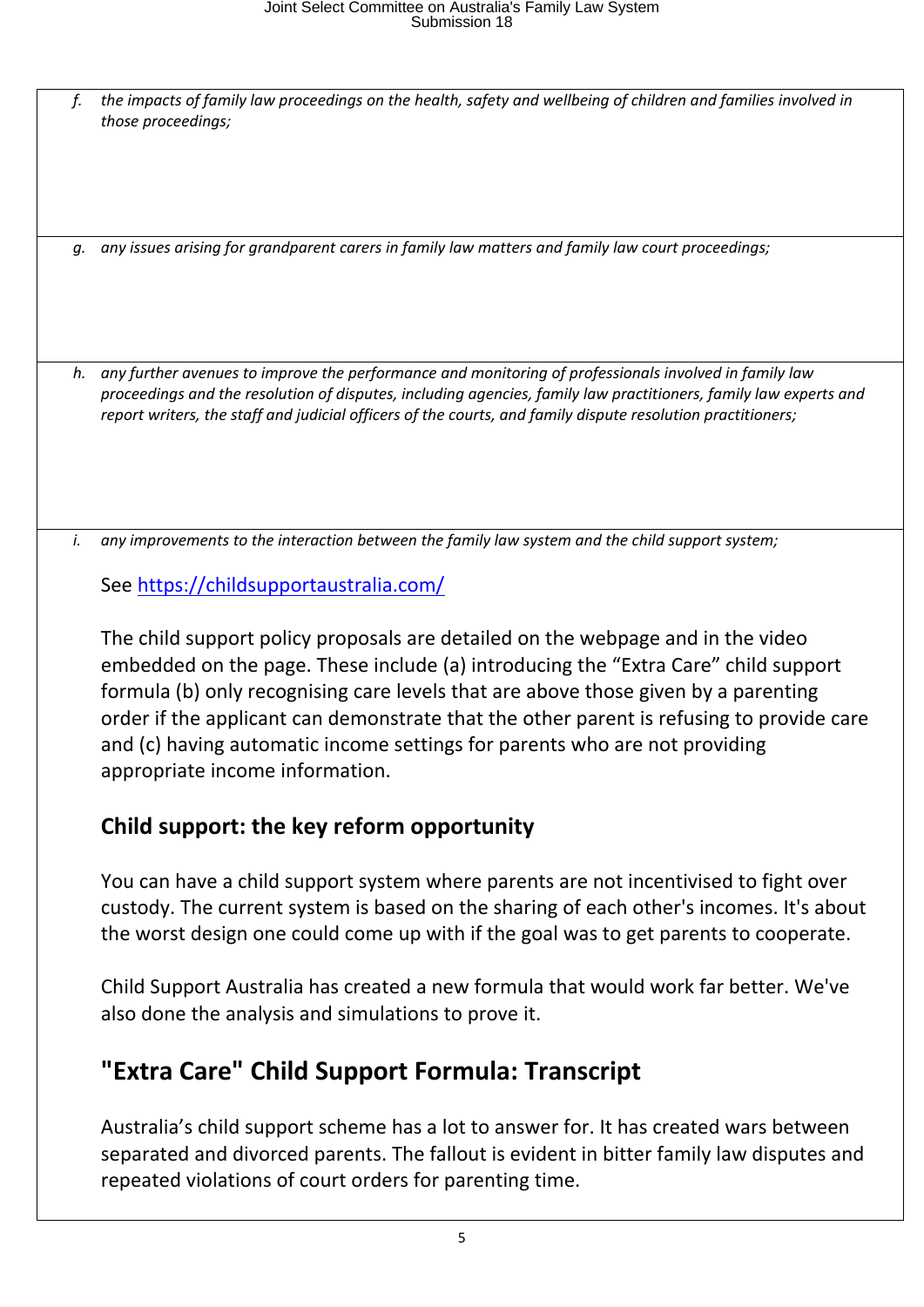The child support scheme pits parents against one another. Incomes are pooled and then divided based on care time. And the cost of children is almost always inflated.

The result is a race to the bottom. Each parent can get the upper hand on their ex by getting their income down and the amount of parenting time up. It's a lose-lose formula for Aussie kids. They often end up spending too much time in low-income households.

But it doesn't have to be this way. Child Support Australia has been advocating for a formula and system change for some time. We've looked at the maths of the current scheme in great depth. It doesn't add up. We can easily do much better.

Let's see exactly how Australia's child support system can be reformed. We'll build a new child support formula in this video, the "Pay for Extra Care" formula. And we'll also explain what else can be done to get separated parents cooperating.

## **The current scheme stinks**

Let's be clear about the current situation. Australia's child support scheme is a big stinking pile of manure. We've revealed the massive flaws before. There is a series of individual case simulations that show how the scheme routinely produces distorted, unfair assessments (see the link below the video). We've responded to hundreds of inquiries from payers and receivers who can't see the sense in what the system is doing to them, their children, their partners or other loved ones. We've also exposed the many mathematical flaws with the formula in detail.

As explained in the videos, How Child Support Works in Australia and Australia's Child Support Formula: 3 Major Flaws, the scheme is terrible fundamentally from being built on dodgy foundations. The starting assumption is that child support should reanimate the economic circumstances of an intact family. A noble ambition maybe, but also an awful foundation for the scheme.

People need to understand that the state of parents being permanently apart is a reality for many people. Why do we have to refer back to the hypothetical imagining of parents having stayed together?

Separated or divorced parents are different from an intact couple. They live apart. They may have new partners and new offspring or step-children. They don't share common financial goals. There's a good chance that they rarely speak to one another. And yet the current scheme opts to bind them together financially through a combined income approach.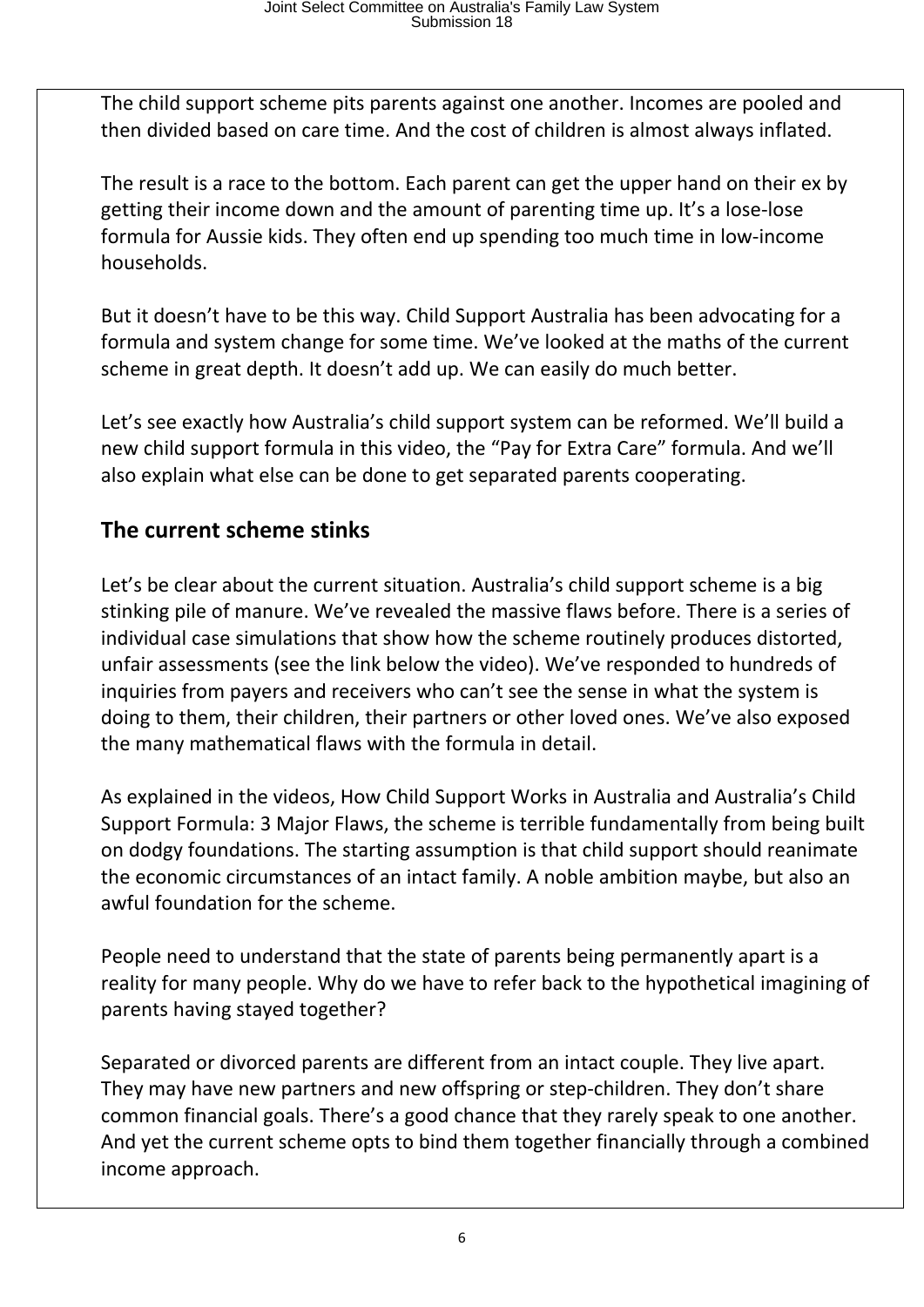Under the current scheme, each parent is not just responsible for providing for the children as they obviously should, but also for the other parent. Consequently, the scheme creates a race to the bottom. Bad behaviours, such as not working or alienating the other parent from their children, routinely produce child support assessments that advantage offenders at the expense of their ex's.

Despite its massive flaws, there seems little point in tinkering with the current scheme. How do you tinker with a pile of manure and turn it into something beautiful? You can't.

But you can successfully plant a rose on top of a stench-filled pile. So let's go for a new creation, a new child support system. It can be nourished by the excremental learnings from what has happened in the past.

Let's get started with introducing a new system. By applying the following three principles, we can create a new child support formula – one that would work far better and be much fairer.

## **Principle 1: 50:50 care is fair**

The "50:50 care is fair" principle is crucial for reforming the child support system. It says that child support is not needed, and therefore should be dispensed with, when each parent has the children or child half the time.

While the principle has broad significance, let's just focus on 50:50 care cases for the moment. In these cases, by definition each parent is doing their fair share in terms of physically providing care. Each parent is contributing about the same in terms of making their time available for parenting. And each parent is making a similar contribution in terms of providing a home, meals, discipline, activities, entertainment, etc.

50:50 care can also be considered naturally fair in financial terms. We know that parents with higher incomes tend to spend more on their children. So, in a 50:50 care situation, the parent with the higher income would normally spend more. That happens without the need for forced payments. For example, a higher income parent might provide a nicer home, buy a good computer, and take the kids on more expensive holidays.

So why is the "50:50 care is fair" principle crucial for child support reform? The answer is that it simplifies everything. You can have an easily understood, effective child support formula if you apply the principle. It provides a solid anchor point for the formula and helps give clarity about what child support is for. The approach also has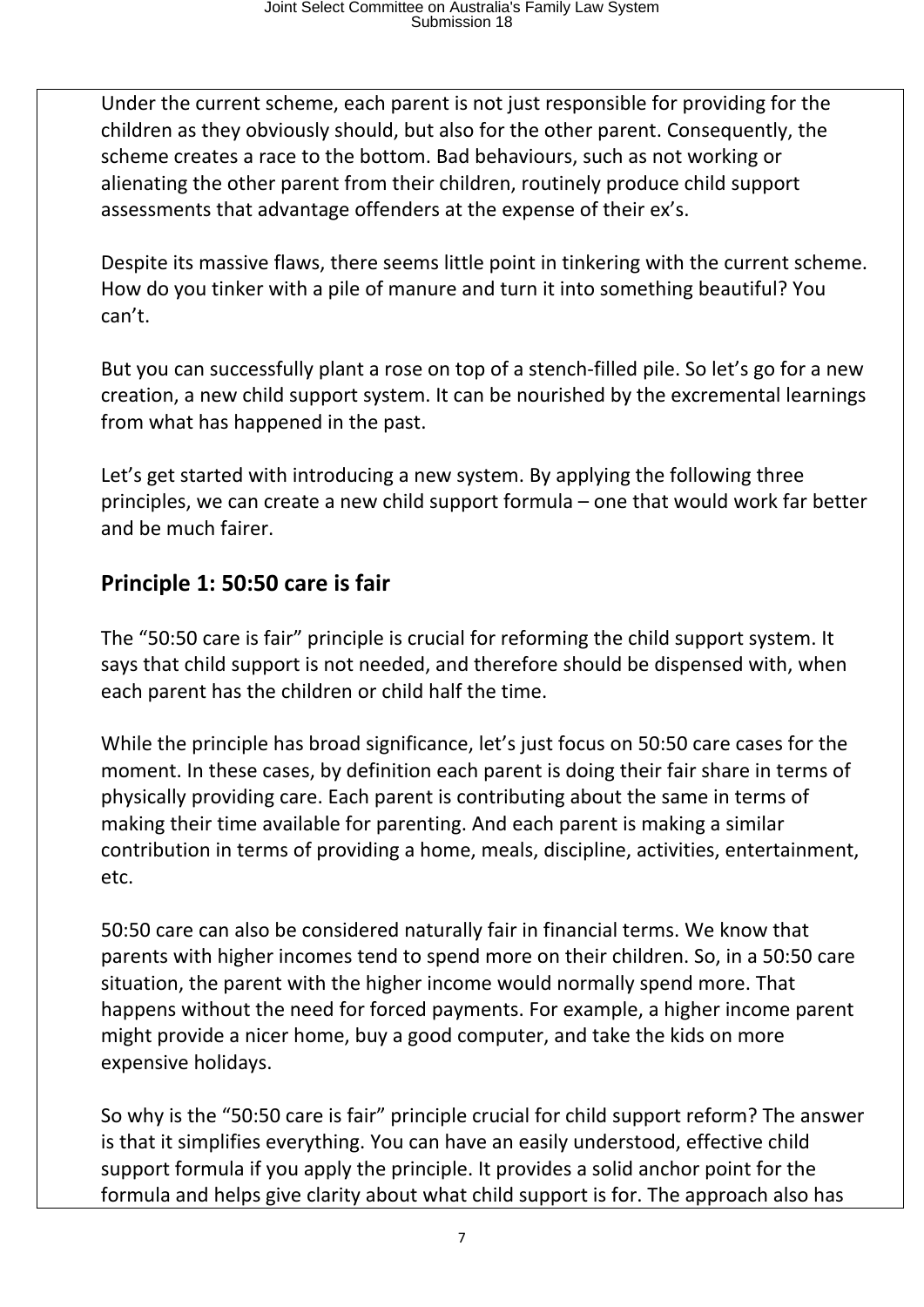some nice mathematical properties that we'll use later.

Problems start occurring as soon as you deviate from the principle. If child support must be paid when care is 50:50, what exactly are the payments for? They're obviously not compensation for one parent providing more care since care is evenly split. And they're not compensation for higher costs, unless it's the parent with the lower income who makes the payments.

When care is 50:50, any automatic child support payments are just a kind of income redistribution. It's taking from higher earners to give to lower earners for the sake of it. The payments aren't for the kids because the paying parent is just as likely to spend the money on the kids as the receiving parent. In effect, the payments are only there to try to balance living standards between parents – without boosting living standards for children.

While some people seem to favour transferring wealth at every opportunity, I'm sorry to say to those people that child support is not the place for it. In practical terms, you can't have a simple, effective child support system that involves naked wealth transfer.

Trying to manage everyone's incomes complicates an already difficult task. Not only do the objectives of the system become compromised and clouded, but the maths of calculating support is made complex. And there are massive incentive problems as well that we'll get to later.

#### **Principle 2: Let receivers earn**

The second principle, "let receivers earn", helps demonstrate why child support reform must include the first principle that "50:50 care is fair". These two important principles depend on one another.

The "let receivers earn" principle says that child support payments should not depend on how much or how little the receiving parent earns. The receiving parent should be free to earn as much as they can without any kind of child support penalty.

Who is the "receiving parent"? Using the "50:50 care is fair" principle, the receiving parent must be the parent who provides the majority of care.

It's only by applying the "50:50 care is fair" principle that can we define a receiving parent in this simple way. And that then allows us to use just one parent's income in the formula.

The "let receivers earn" principle is extremely effective at simplifying child support. By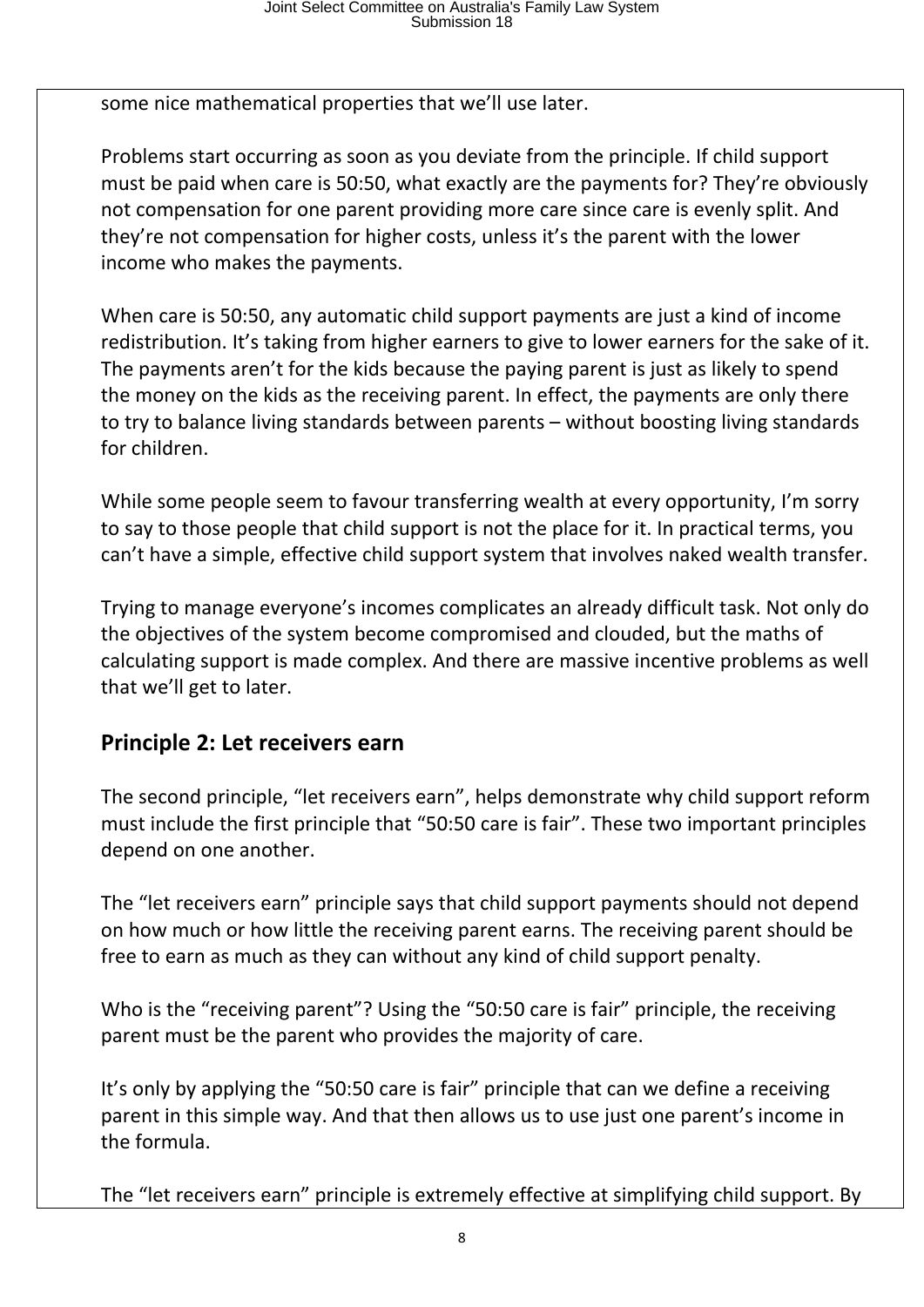removing one parent's income from the equation, you get a cleaner formula. You also dramatically reduce admin costs for the Government and parents. And, I can tell you based on feedback, the hassles, complaints and grief for parents would be reduced enormously as well. No more worries about what the receiving parent might be doing to avoid work and lower their taxable income.

Allowing receivers to freely earn is an attractive idea and, frankly, there are no other good alternatives.

The original version of Australia's child support system had this property. Part of the reason why Australia brought the income of receiving parents into the system is that some paying parents made complaints. They whinged that receiving parents weren't making a financial contribution. Unfortunately for all concerned, those lobbyists didn't think beyond the short-sighted goal of grabbing money off hard-working majority-care parents.

Parents with majority care often already face significant financial disincentives that discourage them from working. If they work more, they have to pay more tax, government benefits are withdrawn and they need to look at paying for things such as after-school care. The last thing that should be imposed on them is further discouragement in the form of reduced child support.

It seems like the people who wanted to penalise receivers for earning income didn't know what they were doing. We've ended up with a system where children are too often being looked after by sole parents who stay at home collecting welfare and child support.

Payers as a group probably haven't saved a single cent from bringing everybody's income into the system. And they have ended up seeing their children less. That's the result of encouraging stay-at-home parenting. The bottom line is that every major group would win, including children and paying parents, by removing financial barriers for receiving parents who want to work and earn more.

For happy co-parenting, see Timtab.com. A robot will write your parenting plan for you. Um, it's artificial intelligence - AI, not a robot! Whatever, Mr Know-It-All. Just go to Timtab.

## **Principle 3: Let payers choose**

The "let payers choose" principle says that you should allow payers room to be generous with their children of their own free will. In other words, don't force-extract every available dollar out of payers who are already meeting their obligations.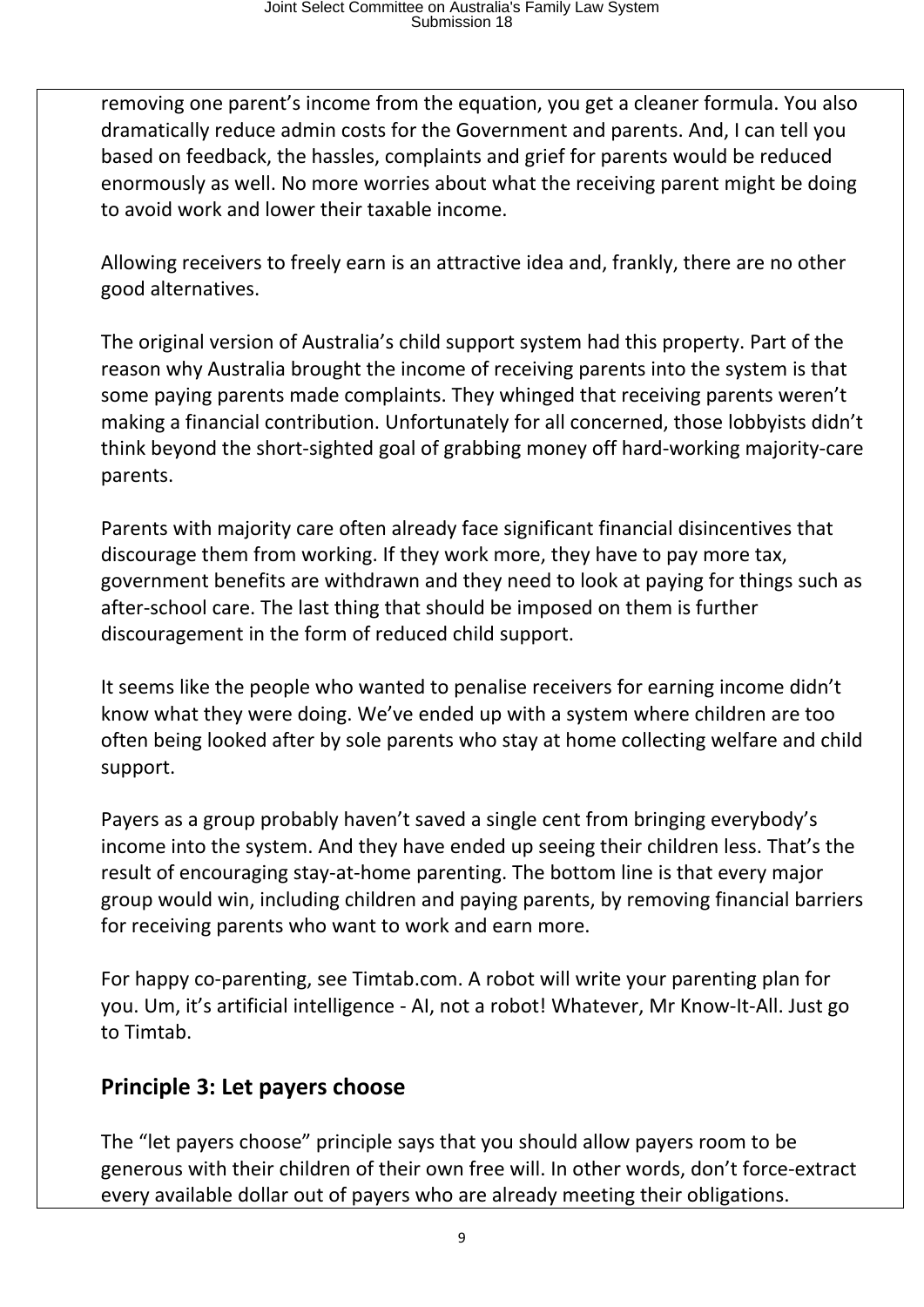The issue is especially relevant for higher income payers. Under whatever formula you apply, higher income payers will normally be more than covering their share of the costs of raising children.

To explain why we should "let payers choose", think about this quote from a Wendy Mass novel.

"A fight is going on inside me," said an old man to his son. "It is a terrible fight between two wolves. One wolf is evil. He is anger, envy, sorrow, regret, greed, arrogance, selfpity, guilt, resentment, inferiority, lies, false pride, superiority, and ego. The other wolf is good. He is joy, peace, love, hope, serenity, humility, kindness, benevolence, empathy, generosity, truth, compassion and faith. The same fight is going on inside you."

The son thought about it for a minute and then asked, "Which wolf will win?"

The old man replied simply, "The one you feed."

If we want parents to choose a positive approach towards parenting and being a provider, we should allow room for that to happen. Let paying parents make their own choices. If they are already providing well, let them choose what they do with their extra income. They are the ones who earned it and we shouldn't be taking away their right to decide how their money should be spent.

To do the opposite, to go for every last dollar, gives rise to resentment, despair and counterproductive behaviour. Child Support Australia often hears from payers and their new partners expressing lack of hope. No matter how hard the payer works, they seem to never have money to save, or to put towards a home or new family, or to invest in an education fund for when their child finishes Year 12. And we also hear many stories about payers who quit work, reduce hours or go to extreme lengths to hide their income. Australia's child support scheme has been feeding the bad wolf.

And squeezing payers also creates incentive problems for recipients. Recipients are often able to profit from caring for their children. This creates a temptation to dominate care and work less, to the possible benefit of the recipient but at a cost to everyone else.

How does it help children to have them brought up mainly by low-income parents who are exploiting the child support system? It doesn't. They should be spending more time with higher-income parents.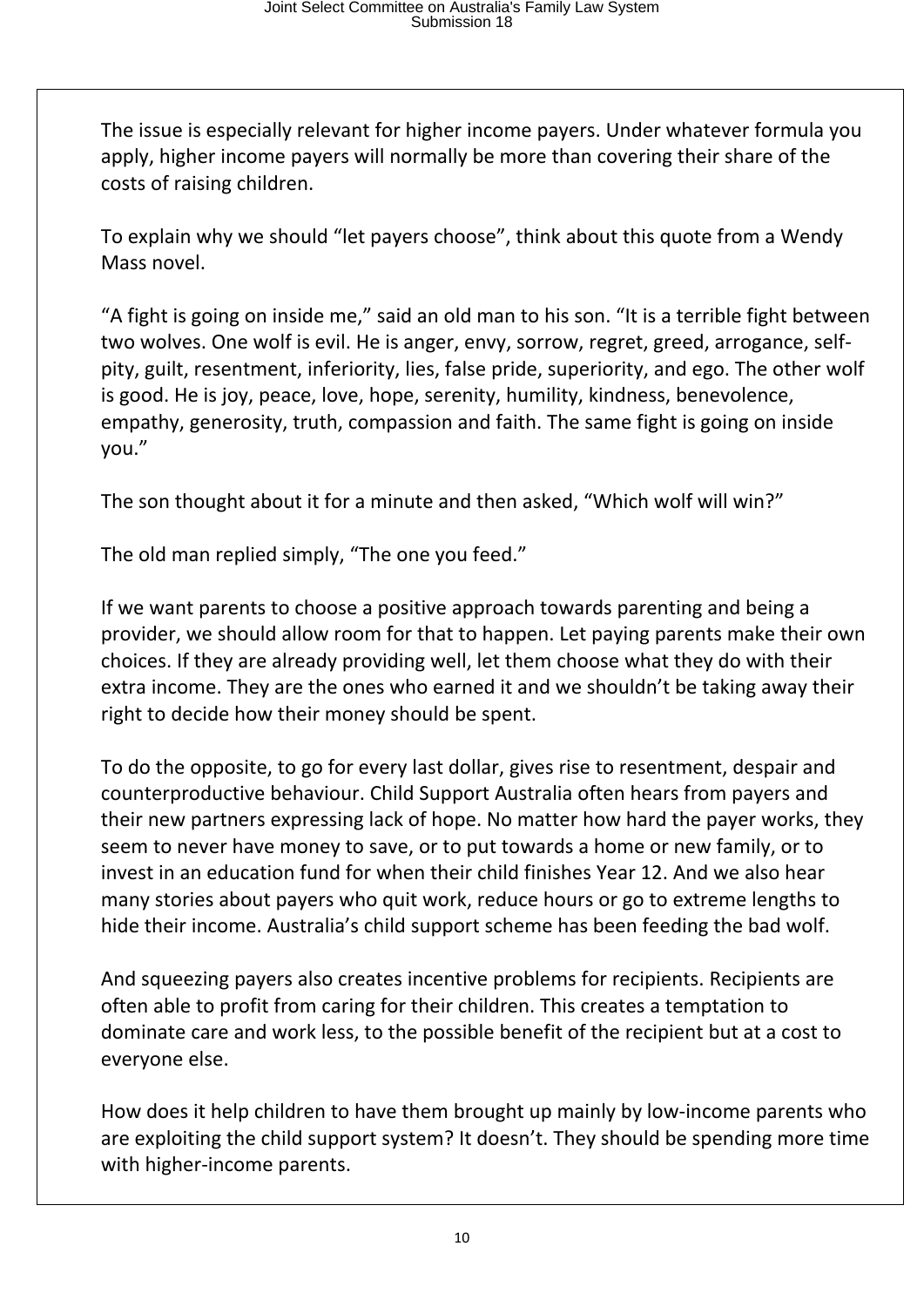## **"Extra Care" formula**

The three principles discussed so far allow us to create a fairly simple child support formula, the "Pay for Extra Care" formula. Instead of the horrible complexity that exists at the moment, child support could potentially be calculated by most people just using a hand-held calculator.

With the "Pay for Extra Care" formula, child support is only payable for care a parent provides above 50 per cent. That quality comes from the "50:50 care is fair" principle. The formula has two more features that follow from the other two principles. Payments depend only on the ability of the payer to contribute towards the child or children, not on the receiver's income. And the amount of child support tapers off at higher income levels, allowing good providers more choice.

To calculate child support, let's start with the cost of a child. This is the annual cost of raising one young child.

Under the proposed new formula, the cost of a child is 15 percent of the payer's income for all income up to \$75,000 per year. For any income above \$75,000 up to \$180,000, it's 5 percent of the extra income.

Why have we chosen these rates and levels? Actually, we've mostly taken them from the current scheme. \$75k is about the annualised rate of MTAWE: Male Total Average Weekly Earnings. The current scheme uses this benchmark. A 15 percent rate means the cost of a child is about the same as currently applies for an average payer. The 5 percent rate gives a solid tapering off in payments for higher income earners who face high marginal tax rates.

Let's see how the formula works using an example. Suppose John is the payer because he has less than 50 percent care. If his taxable income was \$90,000 last year, the annual cost of a child is 15 percent of \$75,000 plus 5 percent of \$15,000. This is 11,250 plus \$750, which equals \$12,000.

Next, we adjust for the number of children and their ages. Again, we'll use the settings from the current scheme. These are implicitly given in a series of tables and are based on economic studies.

The "cost of children" is the "cost of a child" with any cost loadings added. A second child increases costs by 50 percent. Three or more children increase costs by 70 percent.

With respect to ages, a teenager costs 15 percent more than a young child. Two or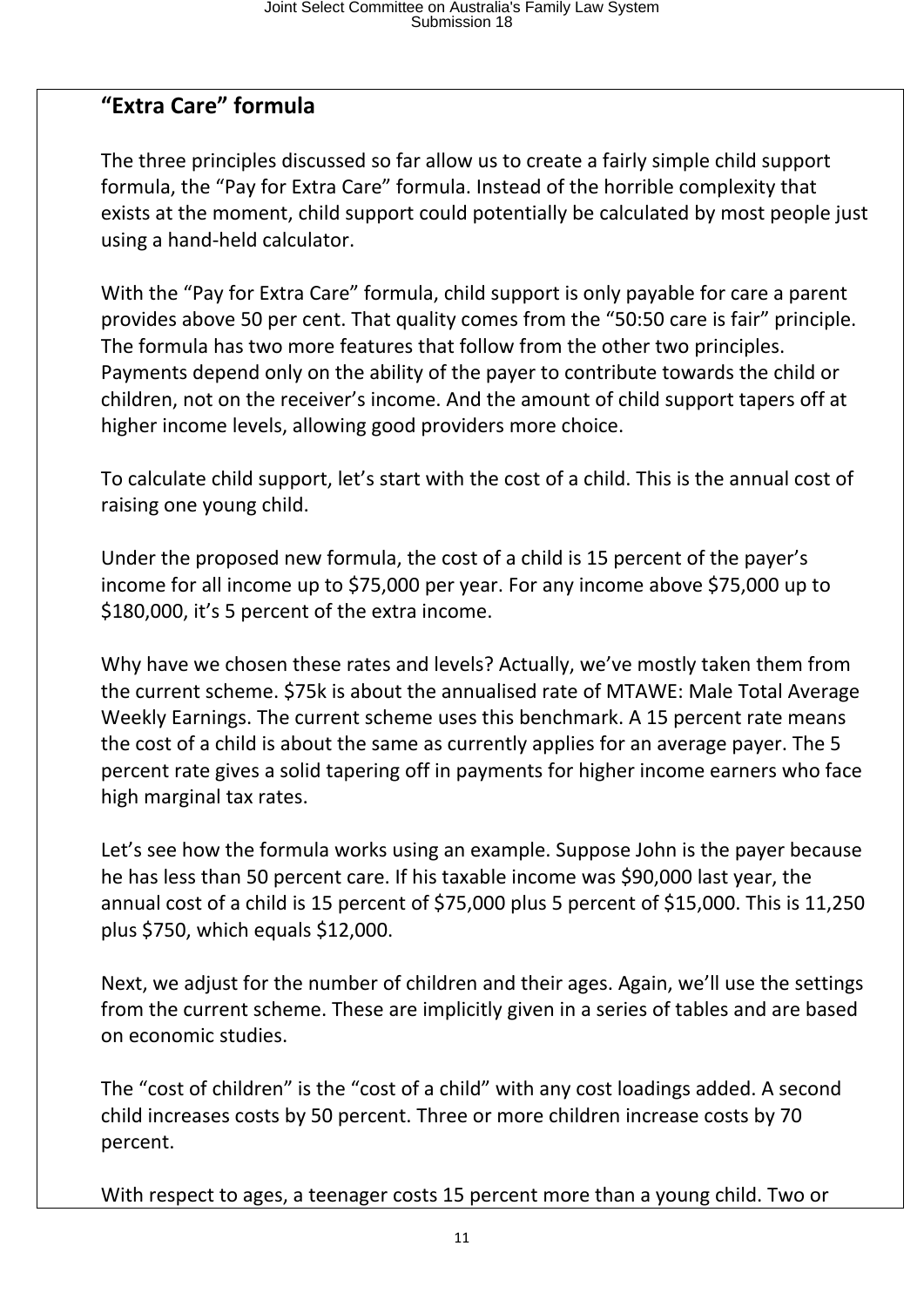more teens add 30 percent. If the only child is a teen, there is a 40 percent cost adjustment.

Let's suppose John has two teenagers. The total cost factor is 100 percent plus 50 percent for having a second child plus 30 percent since both are teenagers. So the cost of children for John is \$12,000 times 180 percent or 1.8, which works out to \$21,600.

This is the total cost of children if they lived with John all the time. We can use it to calculate how much John should pay in child support. Remember, he pays for the extra care provided by the mother above 50 percent.

Suppose John's ex, Kate, has the children 11 nights per fortnight. That means she is providing four extra nights of care per fortnight above the 50:50 level of seven nights. So, the extra care she provides is four divided by 14, which is 28.6 percent. That means the amount of child support John pays Kate is 28.6 percent of the cost of children. This is 28.6 percent of \$21,600, which works out to \$6,178 per year.

#### **How does the formula compare?**

We've added this new formula to Child Support Australia's online calculator. So anyone can see how their assessment would change if the new formula were introduced.

The new formula is fair. You can see how it works. It has similar economic assumptions as the current formula in terms of salaries and the cost of children. But the payment calculation is different.

Essentially, the new formula requires payers to return the savings they make from providing less than their fair share of physical care. By contrast, the current formula, which is difficult to explain in words, has all sorts of haphazard income transfers going on.

In terms of assessments, the new formula tends to produce lower child support amounts. This happens because the new formula is unbiased. It avoids biases associated with the current formula. For example, it doesn't (a) inflate the cost of children by adding incomes across households (b) require payers to cover anywhere up to 100 percent of often inflated costs and (c) have an irregular relationship between a parent's care percentage and the amount of financial credit they receive for providing care.

## **Principle 4: No reward for breaking the law**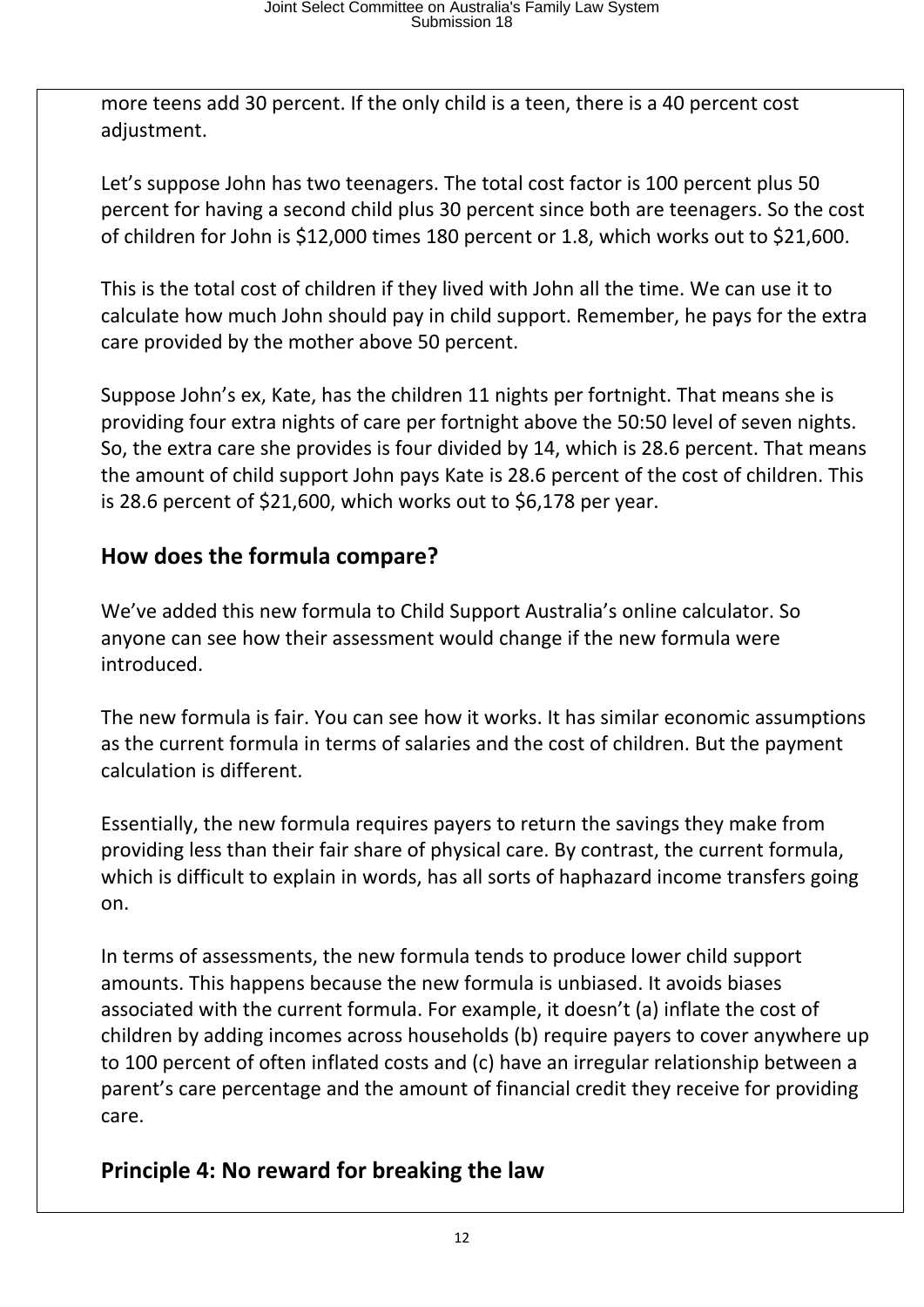There's another principle that should be part of the child support system. This one doesn't relate to the formula as such. It feels almost ridiculous to have to say this, but we need a new principle of not rewarding parents who break the law.

Suppose, for example, a parent defies a court order and keeps their child away from the other parent. They ring Child Support and say, "I know there's a court order for shared care but I've got the kid all the time now." What does Child Support currently do? They send a bill to the poor alienated parent demanding for more money for the offender.

Another example. Suppose a payer earned very little eight years ago and has refused to lodge a tax return since. They're obviously hiding income since they regularly go on overseas holidays. What penalty does Child Support apply in this case? Nothing. They just keep assuming the offender has little income and reward them with a favourable assessment.

We actually have hundreds of examples of these sorts of things, which have been supplied by forum participants.

Breaking the law is wrong and so is rewarding such behaviour. Simple fixes are possible by following the "Breaking the law goes unrewarded" principle.

If court orders are in place, a parent should not be paid for extra care above the level ordered unless they can show the other parent is refusing to provide care. If a parent is doing dodgy things with their income reporting, Child Support can just set their income to a high benchmark level until they start complying. These are easy fixes that would help stop illegal activity. They do, however, require legislative changes.

## **Winners and losers**

Reforming the child support system would help the people who are being treated unfairly. These include:

- children who can't see one parent because the other parent is keeping them away for financial gain;
- children with low living standards because parents are trying to keep their incomes down for financial gain;
- parents who are working extra hours to provide for their children; and
- parents who are encouraging relationships between children and the other parent.